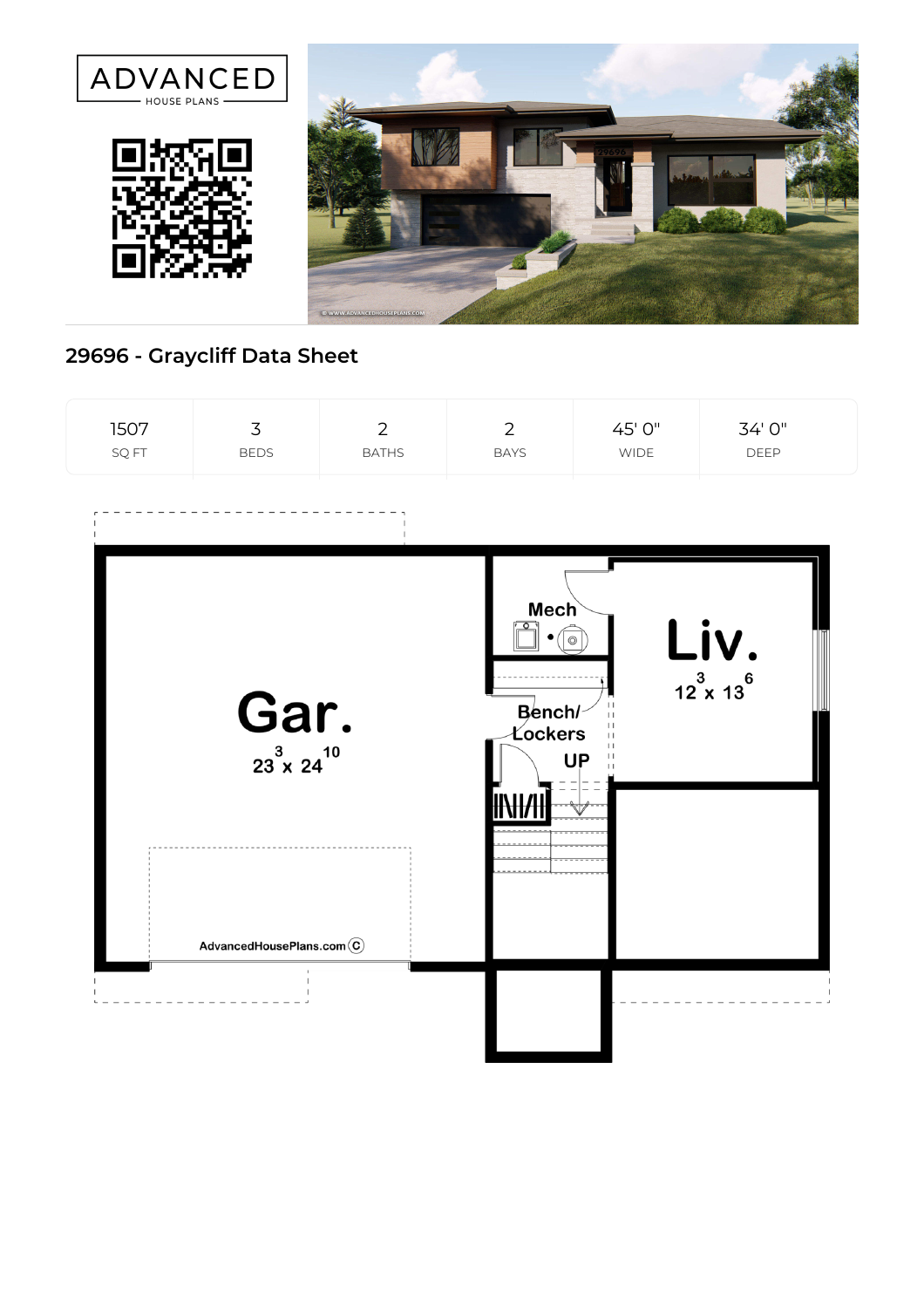

## **Construction Specs**

| Layout                                                                        |                |
|-------------------------------------------------------------------------------|----------------|
| Bedrooms                                                                      | $\overline{3}$ |
| Bathrooms                                                                     | $\overline{2}$ |
| Garage Bays                                                                   | $\overline{2}$ |
| <b>Square Footage</b>                                                         |                |
| Main Level                                                                    | 1263 Sq. Ft.   |
| <b>Basement Level</b>                                                         | 244 Sq. Ft.    |
| <b>Total Finished Area</b>                                                    | 1507 Sq. Ft.   |
| <b>Exterior Dimensions</b>                                                    |                |
| Width                                                                         | 45' 0"         |
| Depth                                                                         | 34' 0"         |
| <b>Default Construction Stats</b><br>Stats are unique to the individual plan. |                |
| Foundation Type                                                               | Basement       |
| <b>Exterior Wall Construction</b>                                             | 2x4            |